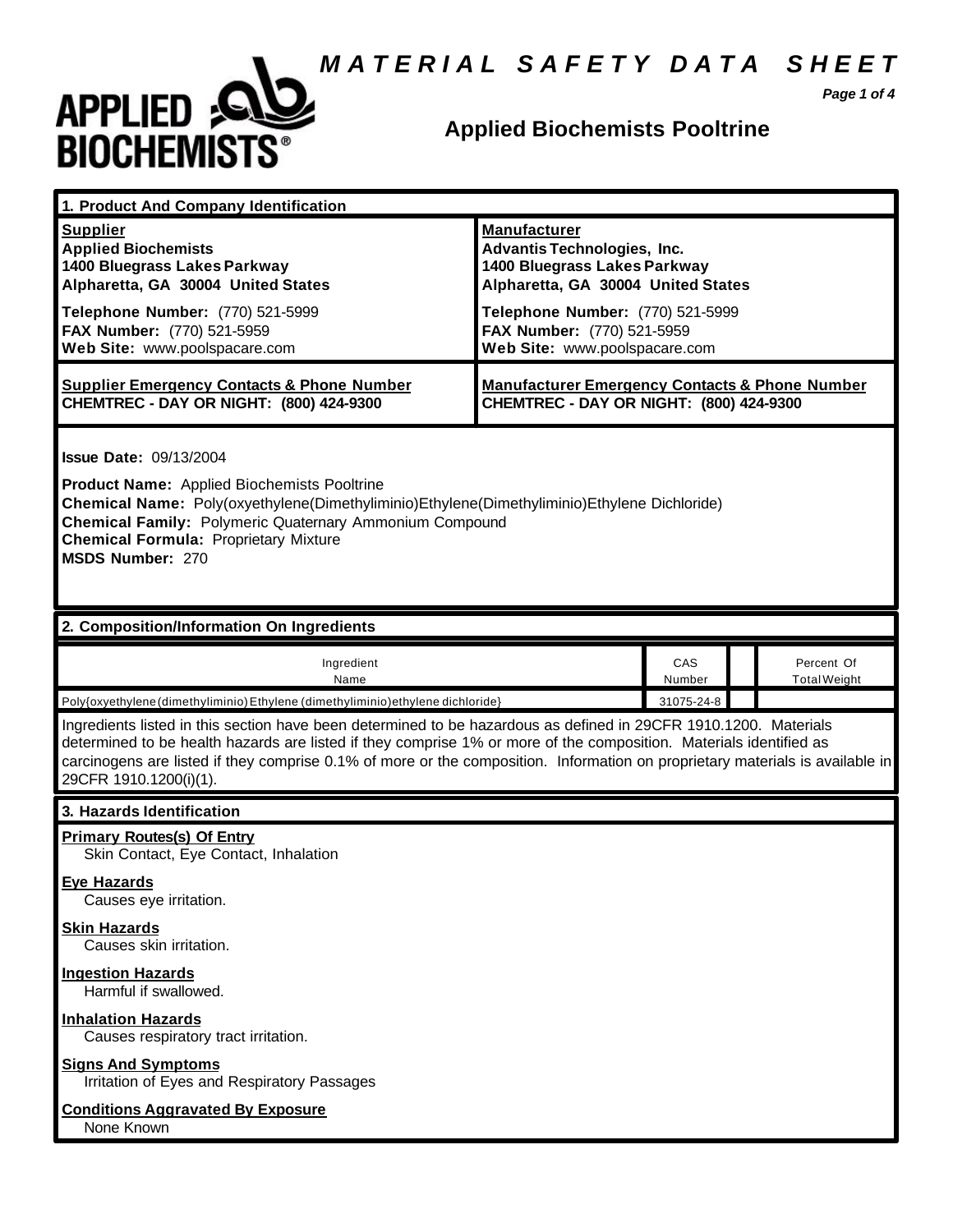### **Applied Biochemists Pooltrine**

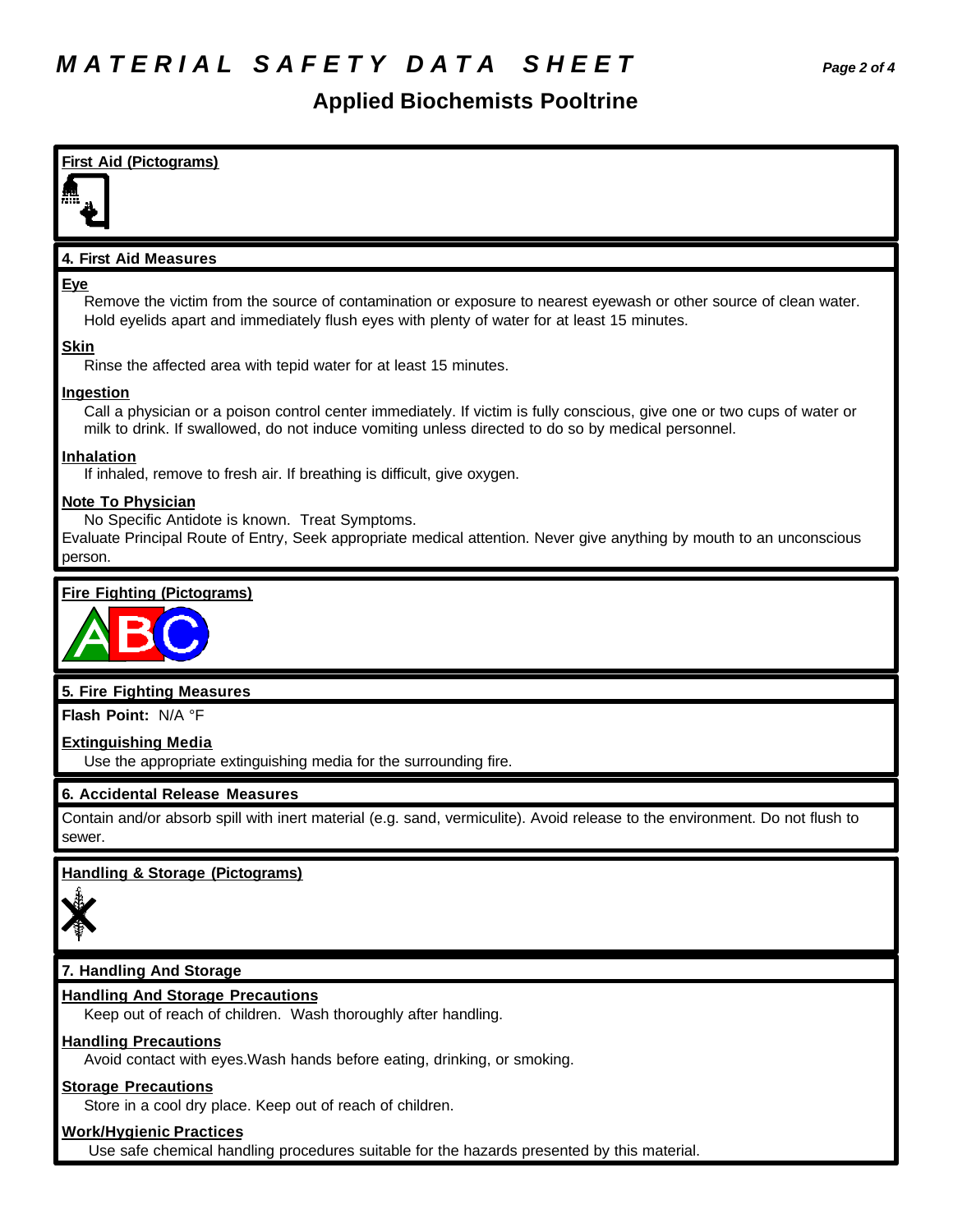# *M A T E R I A L S A F E T Y D A T A S H E E T Page 3 of 4*

## **Applied Biochemists Pooltrine**

| 7. Handling And Storage - Continued                                                                                                                                                                                                                                                                    |
|--------------------------------------------------------------------------------------------------------------------------------------------------------------------------------------------------------------------------------------------------------------------------------------------------------|
| <b>Work/Hygienic Practices - Continued</b><br>Do not contaminate Water Food or Feed by storage or cleaning equipment.                                                                                                                                                                                  |
| <b>Protective Clothing (Pictograms)</b>                                                                                                                                                                                                                                                                |
| 8. Exposure Controls/Personal Protection                                                                                                                                                                                                                                                               |
| <b>Engineering Controls</b><br>Local exhaust acceptable. Special exhaust not required                                                                                                                                                                                                                  |
| <b>Eye/Face Protection</b><br>Safety glasses with side shields or goggles recommended.                                                                                                                                                                                                                 |
| <b>Skin Protection</b><br>Chemical-resistant gloves.                                                                                                                                                                                                                                                   |
| <b>Respiratory Protection</b><br>General room ventilation is normally adequate.                                                                                                                                                                                                                        |
| 9. Physical And Chemical Properties                                                                                                                                                                                                                                                                    |
| <b>Appearance</b><br>Tan colored liquid                                                                                                                                                                                                                                                                |
| Odor<br>Moderate                                                                                                                                                                                                                                                                                       |
| <b>Chemical Type: Mixture</b><br><b>Physical State: Liquid</b><br>Boiling Point: 212 °F<br>Specific Gravity: 1.07<br>Percent Volitales: Not established<br>Vapor Pressure: Not established<br>pH Factor: 6-8<br>Solubility: soluble<br>Viscosity: Not established<br>Evaporation Rate: Not established |
| 10. Stability And Reactivity                                                                                                                                                                                                                                                                           |
| <b>Stability: Stable</b><br>Hazardous Polymerization: Will not occur                                                                                                                                                                                                                                   |
| <b>Incompatible Materials</b><br>Anionic Polymers                                                                                                                                                                                                                                                      |
| 11. Toxicological Information                                                                                                                                                                                                                                                                          |
| No Data Available                                                                                                                                                                                                                                                                                      |
| 12. Ecological Information                                                                                                                                                                                                                                                                             |
| No Data Available                                                                                                                                                                                                                                                                                      |